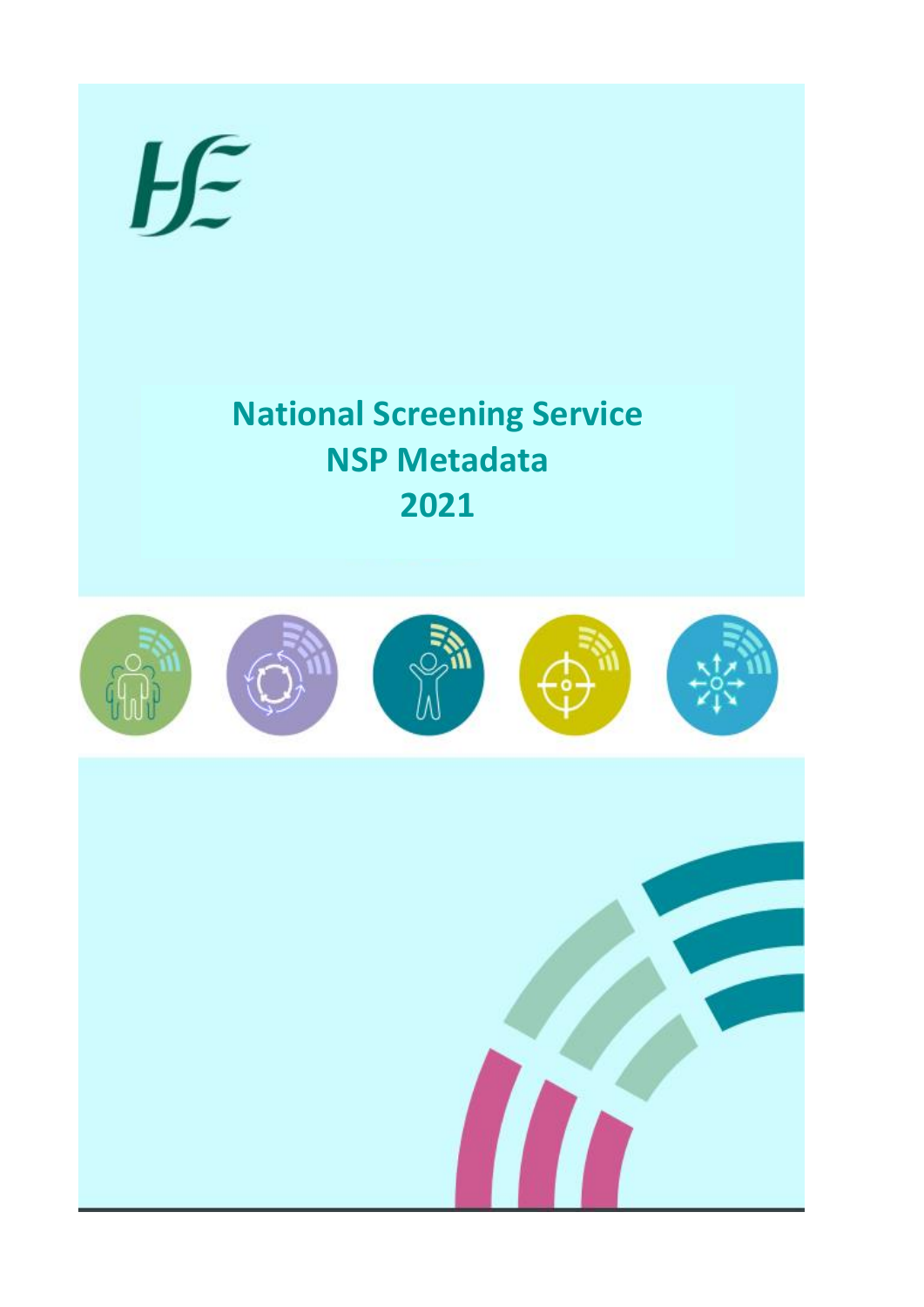|                | <b>BreastCheck</b>                                                      |                                                                                                                                                                                                                                                                                                                                                                                            |  |  |
|----------------|-------------------------------------------------------------------------|--------------------------------------------------------------------------------------------------------------------------------------------------------------------------------------------------------------------------------------------------------------------------------------------------------------------------------------------------------------------------------------------|--|--|
| 1              | <b>KPI Title</b>                                                        | HWB77- No. of women in the eligible population who have had a complete mammogram                                                                                                                                                                                                                                                                                                           |  |  |
| 1a             | <b>KPI Short Title</b>                                                  | Eligible women who have had a mammogram                                                                                                                                                                                                                                                                                                                                                    |  |  |
| 2              | <b>KPI Description</b>                                                  | Activity measurement; count of number of women who have had a complete mammogram in the reporting period i.e two radiologists<br>have read it and it has been given a result. This metric includes initial women (women who have had their first BreastCheck<br>screening examination) and subsequent women (women who have had their second or higher BreastCheck screening examination). |  |  |
| 3              | <b>KPI Rationale</b>                                                    | Activity measurement: Better Health & Wellbeing                                                                                                                                                                                                                                                                                                                                            |  |  |
| 3a             | <b>Indicator Classification</b>                                         | National Scorecard Quadrant: Access & Integration                                                                                                                                                                                                                                                                                                                                          |  |  |
| $\overline{4}$ | <b>National Target</b>                                                  | 2021 NSP Target: 110,000* women. This is a cumulative calculation<br>*NSP 2021 target revised as part of NSP Q1 2021 Review                                                                                                                                                                                                                                                                |  |  |
| 4a             | <b>Target</b>                                                           | Jan: 0, Feb: 0, Mar: 5,000, Apr: 8,000, May: 8,000, Jun: 12,000, Jul: 10,000, Aug: 10,000, Sep: 14,000, Oct: 14,000, Nov: 15,000,<br>Dec: 14,000                                                                                                                                                                                                                                           |  |  |
| 4 <sub>b</sub> | <b>Volume Metrics</b>                                                   |                                                                                                                                                                                                                                                                                                                                                                                            |  |  |
| 5              | <b>KPI Calculation</b>                                                  | Count of number of initial women and subsequent women who have had a complete mammogram in the reporting period.                                                                                                                                                                                                                                                                           |  |  |
| 6              | <b>Data Source</b>                                                      | BreastCheck database (NBSP) to the BIU business infomation unit via a cif template                                                                                                                                                                                                                                                                                                         |  |  |
| 6a             | Data Sign Off                                                           | Dr. Therese Mooney, Head of Programme Evaluation Unit, National Screening Service                                                                                                                                                                                                                                                                                                          |  |  |
| 6 <sub>b</sub> | <b>Data Quality Issues</b>                                              | None                                                                                                                                                                                                                                                                                                                                                                                       |  |  |
| 7              | <b>Data Collection Frequency</b>                                        | Daily                                                                                                                                                                                                                                                                                                                                                                                      |  |  |
| 8              | <b>Tracer Conditions</b>                                                | Women who are eligible for sceening.                                                                                                                                                                                                                                                                                                                                                       |  |  |
| 9              | <b>Minimum Data Set MDS</b>                                             | Client Name, Address, DOB                                                                                                                                                                                                                                                                                                                                                                  |  |  |
| 10             | <b>International Comparison</b>                                         | Similar in other countries                                                                                                                                                                                                                                                                                                                                                                 |  |  |
| 11             | <b>KPI Monitoring</b>                                                   | Monthly                                                                                                                                                                                                                                                                                                                                                                                    |  |  |
| 12             | <b>KPI Reporting Frequency</b>                                          | Monthly                                                                                                                                                                                                                                                                                                                                                                                    |  |  |
| 13             | <b>KPI Report Period</b>                                                | Current (e.g. daily data reported on that same day of activity, monthly data reported wihin the same month of activity)                                                                                                                                                                                                                                                                    |  |  |
| 14             | <b>KPI Reporting Aggregation</b>                                        | National                                                                                                                                                                                                                                                                                                                                                                                   |  |  |
| 15             | <b>KPI</b> is reported in which<br>reports?                             | Performance Profile / Management Data Report / Annual Report                                                                                                                                                                                                                                                                                                                               |  |  |
| 16             | Web link to data                                                        | http://www.hse.ie/eng/services/publications/performancereports/                                                                                                                                                                                                                                                                                                                            |  |  |
| 17             | <b>Additional Information</b>                                           |                                                                                                                                                                                                                                                                                                                                                                                            |  |  |
| 18             | <b>KPI</b> owner/lead for<br>implementation                             | Therese Mooney, Head of Programme Evaluation Unit, National Screening Service.                                                                                                                                                                                                                                                                                                             |  |  |
| 19             | <b>NBIU data support</b>                                                | Siobhán O'Brien, Lead Data Analyst, National Screening Service, siobhan.obrien2@hse.ie                                                                                                                                                                                                                                                                                                     |  |  |
| 20             | <b>Integrated Co-ordination</b><br><b>Lead/Planning</b><br>Lead/AND/CEO | Fiona Murphy, CEO, National Screening Service                                                                                                                                                                                                                                                                                                                                              |  |  |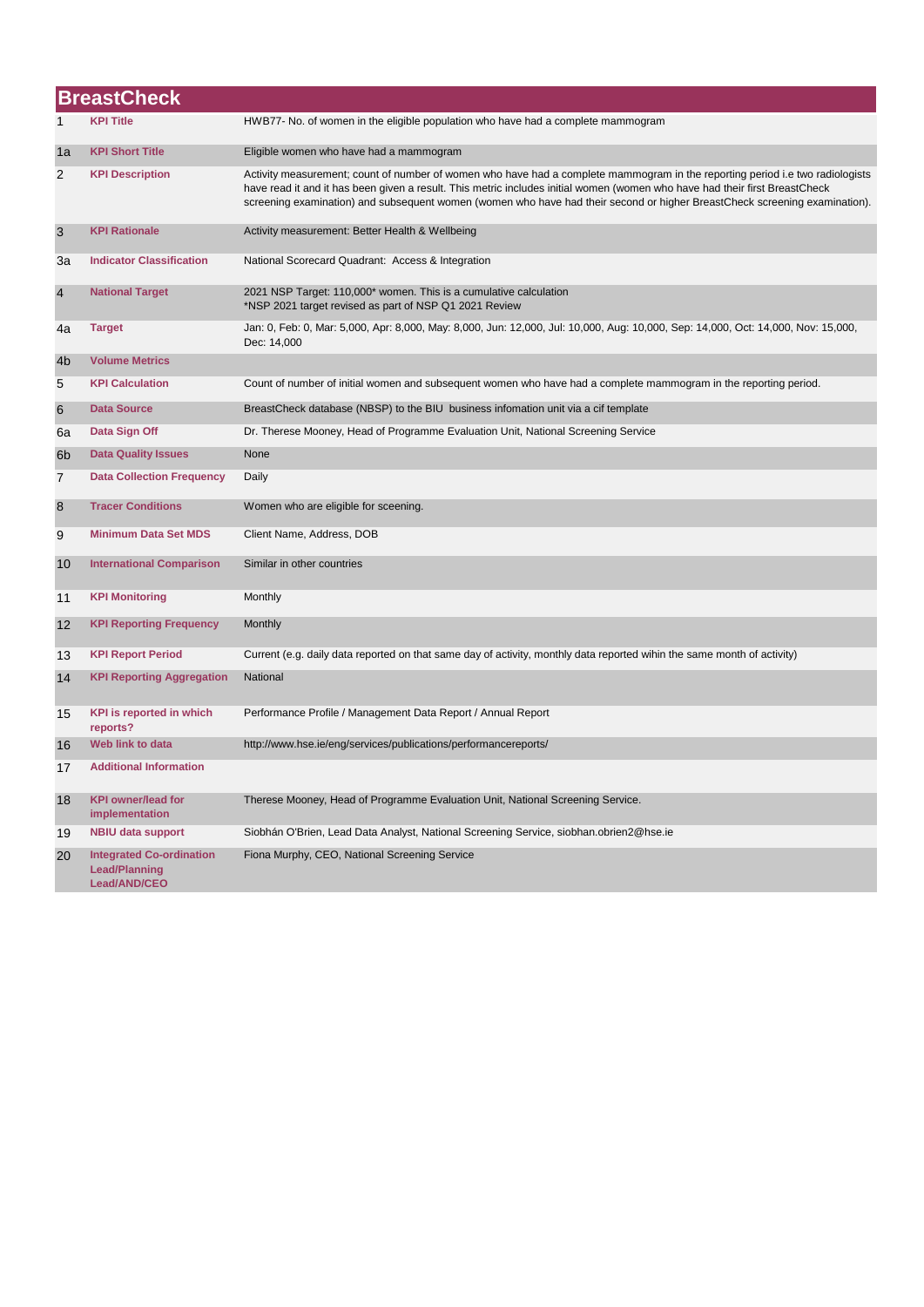|                | <b>BreastCheck</b>                                                      |                                                                                                                                                                                                                                                                                                                                           |  |  |
|----------------|-------------------------------------------------------------------------|-------------------------------------------------------------------------------------------------------------------------------------------------------------------------------------------------------------------------------------------------------------------------------------------------------------------------------------------|--|--|
|                | <b>KPI Title</b>                                                        | HWB37-% women offered hospital admission for treatment within three weeks of diagnosis of breast cancer                                                                                                                                                                                                                                   |  |  |
| 1a             | <b>KPI Short Title</b>                                                  | Hospital admission offer within 3 weeks diagnosis                                                                                                                                                                                                                                                                                         |  |  |
| 2              | <b>KPI Description</b>                                                  | Measures whether women diagnosed with cancer are offered treatment in BreastCheck host hospital (St Vincents, Mater, Cork<br>University Hospital, Galway University hospital) within 3 weeks of being informed of their diagnosis of breast cancer. Detailed<br>analysis of client records may be necessary to report this metric.        |  |  |
| 3              | <b>KPI Rationale</b>                                                    | Measures quality of service to women with cancer detected at screening. Aims to improve outcomes and minimise anxiety by having<br>surgery in a timely manner. This data relates to women who opt to have treatment at BreastCheck host hospitals. Clients who opt to<br>have treatment at other hospitals are excluded from this metric. |  |  |
| За             | <b>Indicator Classification</b>                                         | National Scorecard Quadrant: Access & Integration                                                                                                                                                                                                                                                                                         |  |  |
| $\overline{4}$ | <b>National Target</b>                                                  | 2021 NSP Target: >90%. This is a cumulative calculation                                                                                                                                                                                                                                                                                   |  |  |
| 4a             | <b>Target</b>                                                           | a) Performance targets constant over the full year i.e. >90%                                                                                                                                                                                                                                                                              |  |  |
| 4b             | <b>Volume Metrics</b>                                                   | N/A                                                                                                                                                                                                                                                                                                                                       |  |  |
| 5              | <b>KPI Calculation</b>                                                  | Numerator = No. women offered hospital admission for treatment within 21 days of diagnosis of breast cancer. Denominator = No.<br>women diagnosed with Breast Cancer in the reporting period. Excludes cases where further tests/opinions sought or where woman<br>goes outside BreastCheck for treatment                                 |  |  |
| 6              | <b>Data Source</b>                                                      | BreastCheck database (NBSP) to the BIU business infomation unit via a cif template                                                                                                                                                                                                                                                        |  |  |
| 6a             | Data Sign Off                                                           | Dr. Therese Mooney, Head of Programme Evaluation Unit, National Screening Service                                                                                                                                                                                                                                                         |  |  |
| 6 <sub>b</sub> | <b>Data Quality Issues</b>                                              | None                                                                                                                                                                                                                                                                                                                                      |  |  |
| 7              | <b>Data Collection Frequency</b>                                        | Weekly                                                                                                                                                                                                                                                                                                                                    |  |  |
| 8              | <b>Tracer Conditions</b>                                                | Women diagnosed with breast cancer requiring surgery and offered an appointment for treatment at one of the BreastCheck host<br>hospitals.                                                                                                                                                                                                |  |  |
| 9              | <b>Minimum Data Set MDS</b>                                             | No. women first invited in the period, no. of those women screened (at reporting date) No. women diagnosed with breast cancer, No.<br>women offered hospital admission for treatment within 21 days of diagnosis of breast cancer.                                                                                                        |  |  |
| 10             | <b>International Comparison</b>                                         | None                                                                                                                                                                                                                                                                                                                                      |  |  |
| 11             | <b>KPI Monitoring</b>                                                   | Bi-annual                                                                                                                                                                                                                                                                                                                                 |  |  |
| 12             | <b>KPI Reporting Frequency</b>                                          | Bi-annual                                                                                                                                                                                                                                                                                                                                 |  |  |
| 13             | <b>KPI Report Period</b>                                                | BA-1Q (rolling 6 months one quarter in arrears, i.e. March 2020 report will report on data for period Jun-Dec 2019; Sep 2020 report<br>will report on data for period Jan-Jun 2020)                                                                                                                                                       |  |  |
| 14             | <b>KPI Reporting Aggregation</b>                                        | National                                                                                                                                                                                                                                                                                                                                  |  |  |
| 15             | <b>KPI</b> is reported in which<br>reports?                             | Performance Profile / Management Data Report                                                                                                                                                                                                                                                                                              |  |  |
| 16             | Web link to data                                                        | http://www.hse.ie/eng/services/publications/performancereports/                                                                                                                                                                                                                                                                           |  |  |
| 17             | <b>Additional Information</b>                                           |                                                                                                                                                                                                                                                                                                                                           |  |  |
| 18             | <b>KPI owner/lead for</b><br>implementation                             | Dr. Therese Mooney, Head of Programme Evaluation Unit, National Screening Service                                                                                                                                                                                                                                                         |  |  |
| 19             | <b>NBIU data support</b>                                                | Siobhán O'Brien, Lead Data Analyst, National Screening Service, siobhan.obrien2@hse.ie                                                                                                                                                                                                                                                    |  |  |
| 20             | <b>Integrated Co-Ordination</b><br><b>Lead/Planning</b><br>Lead/AND/CEO | Fiona Murphy, CEO, National Screening Service                                                                                                                                                                                                                                                                                             |  |  |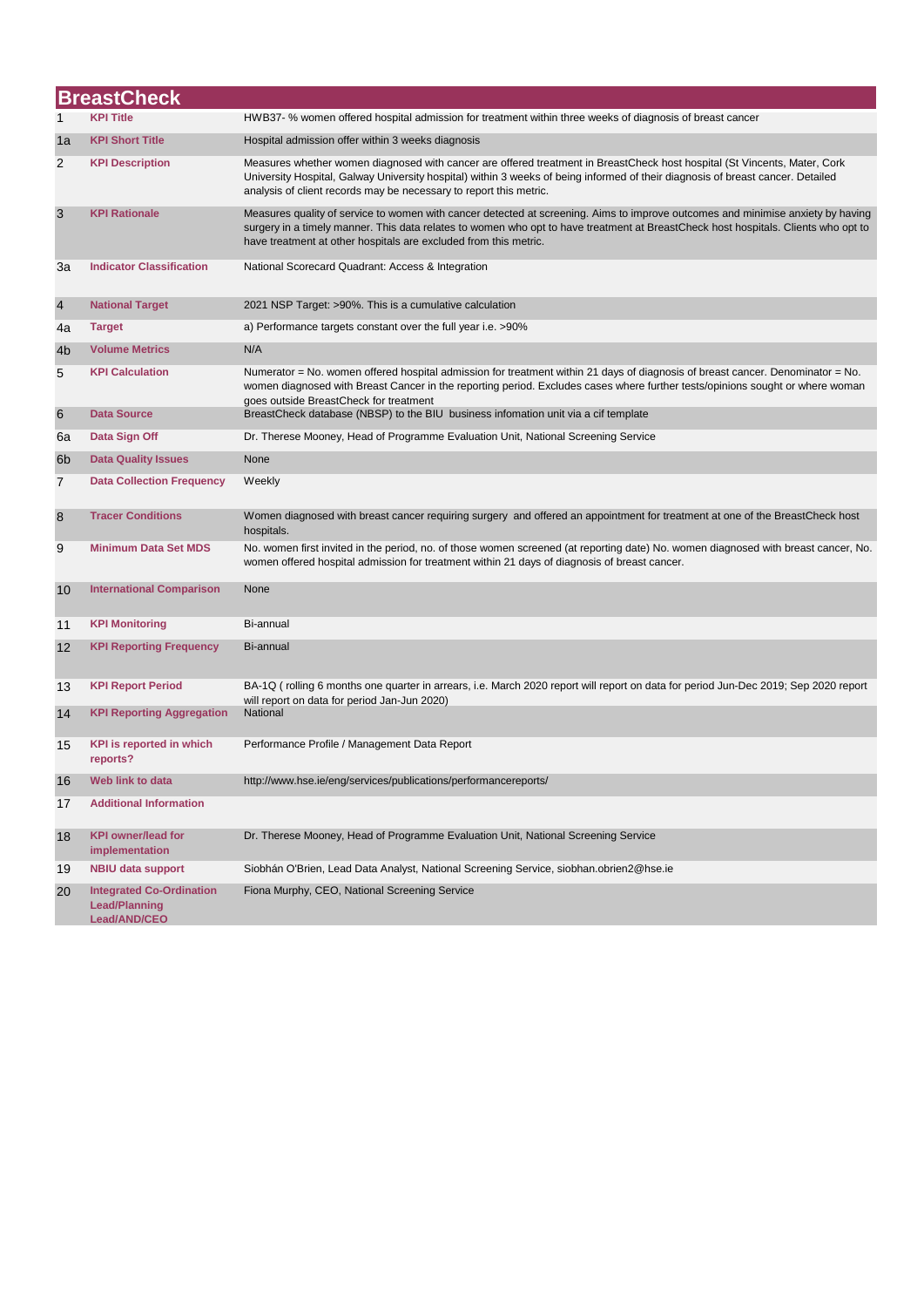|                 | <b>BreastCheck</b>                                                      |                                                                                                                                                                                                                                                                                                                                                                                                                                         |  |  |
|-----------------|-------------------------------------------------------------------------|-----------------------------------------------------------------------------------------------------------------------------------------------------------------------------------------------------------------------------------------------------------------------------------------------------------------------------------------------------------------------------------------------------------------------------------------|--|--|
| 1               | <b>KPI Title</b>                                                        | HWB35- % BreastCheck screening uptake rate                                                                                                                                                                                                                                                                                                                                                                                              |  |  |
| 1a              | <b>KPI Short Title</b>                                                  | BreastCheck uptake rate                                                                                                                                                                                                                                                                                                                                                                                                                 |  |  |
| $\overline{2}$  | <b>KPI Description</b>                                                  | A cohort measurement of the uptake of screening by women whose date of first offered invitation in the current screening round was<br>within the reporting period. These women are followed over time to allow adequate time for taking up their appoint (or second<br>appointment in the round). Includes all women in the eligible population ie including age extension. Includes all women in the eligible<br>population aged 50-69 |  |  |
| 3               | <b>KPI Rationale</b>                                                    | To maximise the uptake of breast screening among the eligible population. Based on evidence from Randomised Controlled Trials<br>and International best evidence. This level of uptake is required to have an effective reduction in mortality from breast cancer.                                                                                                                                                                      |  |  |
| За              | <b>Indicator Classification</b>                                         | National Scorecard Quadrant: Access & Integration                                                                                                                                                                                                                                                                                                                                                                                       |  |  |
| $\overline{4}$  | <b>National Target</b>                                                  | 2021 NSP Target: >70% . This is a cumulative calculation                                                                                                                                                                                                                                                                                                                                                                                |  |  |
| 4a              | <b>Target</b>                                                           | Performance targets constant over the full year i.e. >70%                                                                                                                                                                                                                                                                                                                                                                               |  |  |
| 4b              | <b>Volume Metrics</b>                                                   | N/A                                                                                                                                                                                                                                                                                                                                                                                                                                     |  |  |
| 5               | <b>KPI Calculation</b>                                                  | Numerator= No. of those women who attended screening. Subject to change due to uptake on second invitation, rescheduling etc.<br>Denimonator=women whose date of first offered invitation in the current screening round was within the reporting period.                                                                                                                                                                               |  |  |
| $6\phantom{1}6$ | <b>Data Source</b>                                                      | BreastCheck database (NBSP) to the BIU business infomation unit via a cif template                                                                                                                                                                                                                                                                                                                                                      |  |  |
| 6a              | Data Sign Off                                                           | Dr. Therese Mooney, Head of Programme Evaluation Service, National Screening Service                                                                                                                                                                                                                                                                                                                                                    |  |  |
| 6 <sub>b</sub>  | <b>Data Quality Issues</b>                                              | None                                                                                                                                                                                                                                                                                                                                                                                                                                    |  |  |
| $\overline{7}$  | <b>Data Collection Frequency</b>                                        | Daily                                                                                                                                                                                                                                                                                                                                                                                                                                   |  |  |
| 8               | <b>Tracer Conditions</b>                                                | Women aged 50-69 whose date of first offered appointment in the round falls within the reporting period                                                                                                                                                                                                                                                                                                                                 |  |  |
| 9               | <b>Minimum Data Set MDS</b>                                             | No. women first offered invitation in the period, no. of those women screened (at reporting date), age                                                                                                                                                                                                                                                                                                                                  |  |  |
| 10              | <b>International Comparison</b>                                         | >70% Agreed International Standard                                                                                                                                                                                                                                                                                                                                                                                                      |  |  |
| 11              | <b>KPI Monitoring</b>                                                   | Quarterly                                                                                                                                                                                                                                                                                                                                                                                                                               |  |  |
| 12              | <b>KPI Reporting Frequency</b>                                          | Quarterly                                                                                                                                                                                                                                                                                                                                                                                                                               |  |  |
| 13              | <b>KPI Report Period</b>                                                | $Q-1Q$                                                                                                                                                                                                                                                                                                                                                                                                                                  |  |  |
| 14              | <b>KPI Reporting Aggregation</b>                                        | National                                                                                                                                                                                                                                                                                                                                                                                                                                |  |  |
| 15              | <b>KPI</b> is reported in which<br>reports?                             | Performance Profile / Management Data Report / Annual Report                                                                                                                                                                                                                                                                                                                                                                            |  |  |
| 16              | Web link to data                                                        | http://www.hse.ie/eng/services/publications/performancereports/                                                                                                                                                                                                                                                                                                                                                                         |  |  |
| 17              | <b>Additional Information</b>                                           |                                                                                                                                                                                                                                                                                                                                                                                                                                         |  |  |
| 18              | <b>KPI</b> owner/lead for<br>implementation                             | Dr. Therese Mooney, Head of Programme Evaluation Unit, National Screening Service                                                                                                                                                                                                                                                                                                                                                       |  |  |
| 19              | <b>NBIU data support</b>                                                | Siobhán O'Brien, Lead Data Analyst, National Screening Service, siobhan.obrien2@hse.ie                                                                                                                                                                                                                                                                                                                                                  |  |  |
| 20              | <b>Integrated Co-Ordination</b><br><b>Lead/Planning</b><br>Lead/AND/CEO | Fiona Murphy, CEO, National Screening Service                                                                                                                                                                                                                                                                                                                                                                                           |  |  |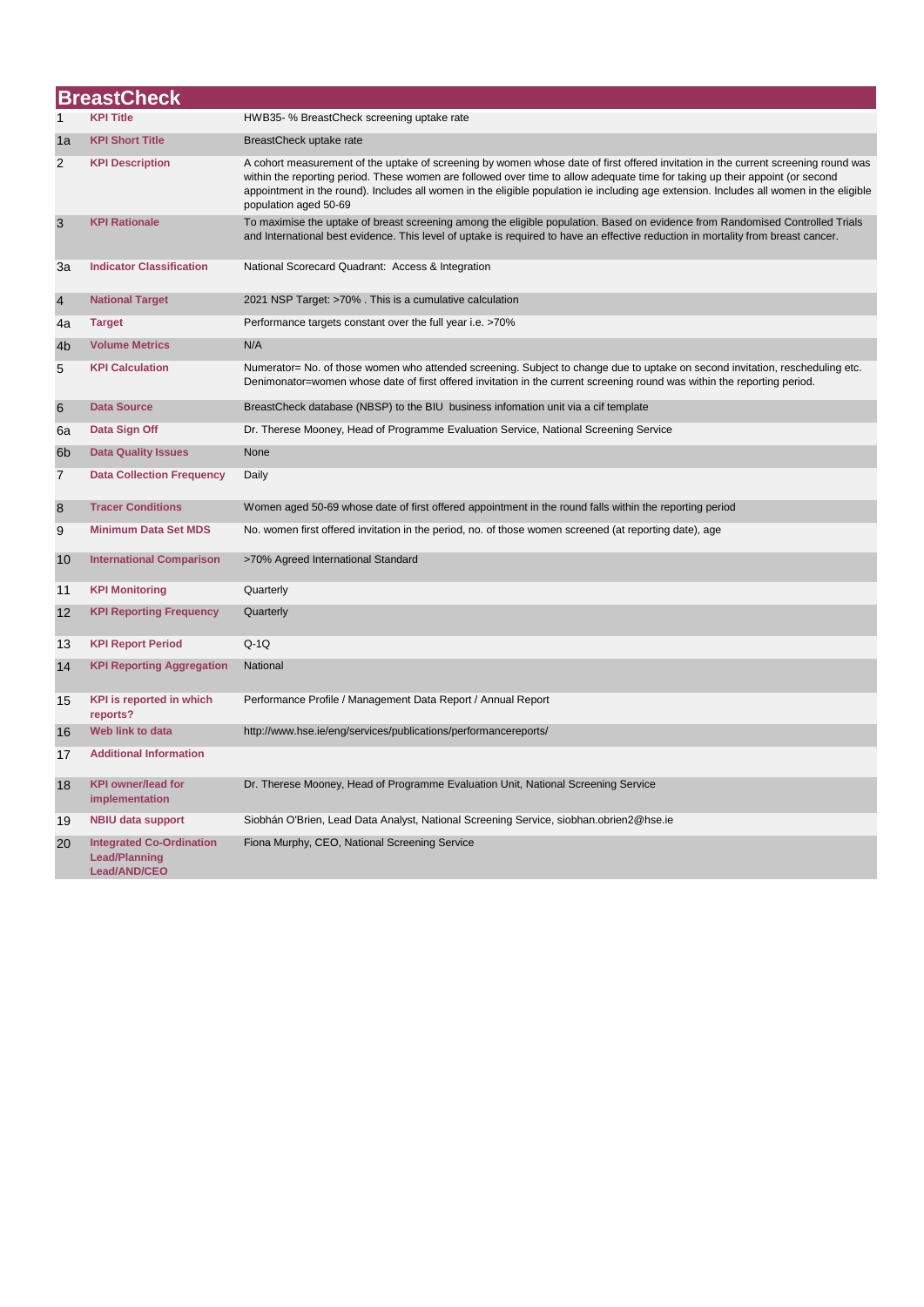|                 | <b>CervicalCheck</b>                                                    |                                                                                                                                                                                                                                                                                                                                                                                                                                                                                                                                                                                                            |
|-----------------|-------------------------------------------------------------------------|------------------------------------------------------------------------------------------------------------------------------------------------------------------------------------------------------------------------------------------------------------------------------------------------------------------------------------------------------------------------------------------------------------------------------------------------------------------------------------------------------------------------------------------------------------------------------------------------------------|
|                 | <b>KPI Title</b>                                                        | NSS3 - % eligible women with at least one satisfactory cervical screening in a 5-year period                                                                                                                                                                                                                                                                                                                                                                                                                                                                                                               |
| 1a              | <b>KPI Short Title</b>                                                  | One satisfactory CervicalCheck in 5yr period                                                                                                                                                                                                                                                                                                                                                                                                                                                                                                                                                               |
| $\overline{c}$  | <b>KPI Description</b>                                                  | Measures the proportion of the known eligible population who have had at least one satisfactory screening test in the five year period<br>defined. Period is based on a five-year screening round. This is a rolling metric updated to the end of the previous quarter. Numerator=no.<br>unique women aged 25-65 who have had a satisfactory screening test in the previous 5 years, Denominator= no. of unique women aged 25-<br>65 in the population (based on most recent census estimates) adjusted for women who have had a hysterectomy (therefore not eligible for<br>the CervicalCheck programme). |
| 3               | <b>KPI Rationale</b>                                                    | Measures the coverage of the CervicalCheck programme among the eligible population. Monitors if the programme is reaching the<br>population it serves. Used as International comparitor.                                                                                                                                                                                                                                                                                                                                                                                                                   |
| За              | <b>Indicator Classification</b>                                         | National Scorecard Quadrant : Access & Integration                                                                                                                                                                                                                                                                                                                                                                                                                                                                                                                                                         |
| $\overline{4}$  | <b>National Target</b>                                                  | 2021 NSP Target: >80%. This is a rolling cumulative calculation                                                                                                                                                                                                                                                                                                                                                                                                                                                                                                                                            |
| 4a              | <b>Target</b>                                                           | a) Performance targets constant over the full year i.e. >80%                                                                                                                                                                                                                                                                                                                                                                                                                                                                                                                                               |
| 4 <sub>b</sub>  | <b>Volume Metrics</b>                                                   | N/A                                                                                                                                                                                                                                                                                                                                                                                                                                                                                                                                                                                                        |
| 5               | <b>KPI Calculation</b>                                                  | Numerator=no. unique women aged 25-65 who have had a satisfactory screening test in the previous 5 years, Denominator= no. of unique<br>women aged 25-65 in the population (based on most recent census estimates) adjusted for women who have had a hysterectomy (therefore<br>not eligible for the CervicalCheck programme)                                                                                                                                                                                                                                                                              |
| $6\phantom{1}6$ | <b>Data Source</b>                                                      | CervicalCheck database (CSR) to the BIU business infomation unit via a cif template                                                                                                                                                                                                                                                                                                                                                                                                                                                                                                                        |
| 6a              | Data Sign Off                                                           | Dr. Therese Mooney, Head of Programme Evaluation Unit, National Screening Service                                                                                                                                                                                                                                                                                                                                                                                                                                                                                                                          |
| 6 <sub>b</sub>  | <b>Data Quality Issues</b>                                              | None                                                                                                                                                                                                                                                                                                                                                                                                                                                                                                                                                                                                       |
| 7               | <b>Data Collection</b><br><b>Frequency</b>                              | Quarterly                                                                                                                                                                                                                                                                                                                                                                                                                                                                                                                                                                                                  |
| 8               | <b>Tracer Conditions</b>                                                | Women aged between 25 and 65 who are eligible for sceening and who have had a satisfactory screening test carried out in the previous<br>five years. Excludes women who have had a hysterectomy and are therefore ineligible for cervical screening.                                                                                                                                                                                                                                                                                                                                                       |
| 9               | <b>Minimum Data Set MDS</b>                                             | Client name, address, DOB, date of screening.                                                                                                                                                                                                                                                                                                                                                                                                                                                                                                                                                              |
| 10              | International<br><b>Comparison</b>                                      | Similar in other countries                                                                                                                                                                                                                                                                                                                                                                                                                                                                                                                                                                                 |
| 11              | <b>KPI Monitoring</b>                                                   | Quarterly                                                                                                                                                                                                                                                                                                                                                                                                                                                                                                                                                                                                  |
| 12              | <b>KPI Reporting Frequency Quarterly</b>                                |                                                                                                                                                                                                                                                                                                                                                                                                                                                                                                                                                                                                            |
| 13              | <b>KPI Report Period</b>                                                | Q-1Q                                                                                                                                                                                                                                                                                                                                                                                                                                                                                                                                                                                                       |
| 14              | <b>KPI Reporting</b><br><b>Aggregation</b>                              | National                                                                                                                                                                                                                                                                                                                                                                                                                                                                                                                                                                                                   |
| 15              | <b>KPI</b> is reported in which<br>reports?                             | Performance Profile / Management Data Report / Annual Report                                                                                                                                                                                                                                                                                                                                                                                                                                                                                                                                               |
| 16              | Web link to data                                                        | http://www.hse.ie/eng/services/publications/performancereports/                                                                                                                                                                                                                                                                                                                                                                                                                                                                                                                                            |
| 17              | <b>Additional Information</b>                                           |                                                                                                                                                                                                                                                                                                                                                                                                                                                                                                                                                                                                            |
| 18              | <b>KPI owner/lead for</b><br>implementation                             | Therese Mooney, Head of Programme Evaluation Unit, National Screening Service.                                                                                                                                                                                                                                                                                                                                                                                                                                                                                                                             |
| 19              | <b>NBIU data support</b>                                                | Siobhán O'Brien, Lead Data Analyst, National Screening Service, siobhan.obrien2@hse.ie                                                                                                                                                                                                                                                                                                                                                                                                                                                                                                                     |
| 20              | <b>Integrated Co-ordination</b><br><b>Lead/Planning</b><br>Lead/AND/CEO | Fiona Murphy, CEO, National Screening Service                                                                                                                                                                                                                                                                                                                                                                                                                                                                                                                                                              |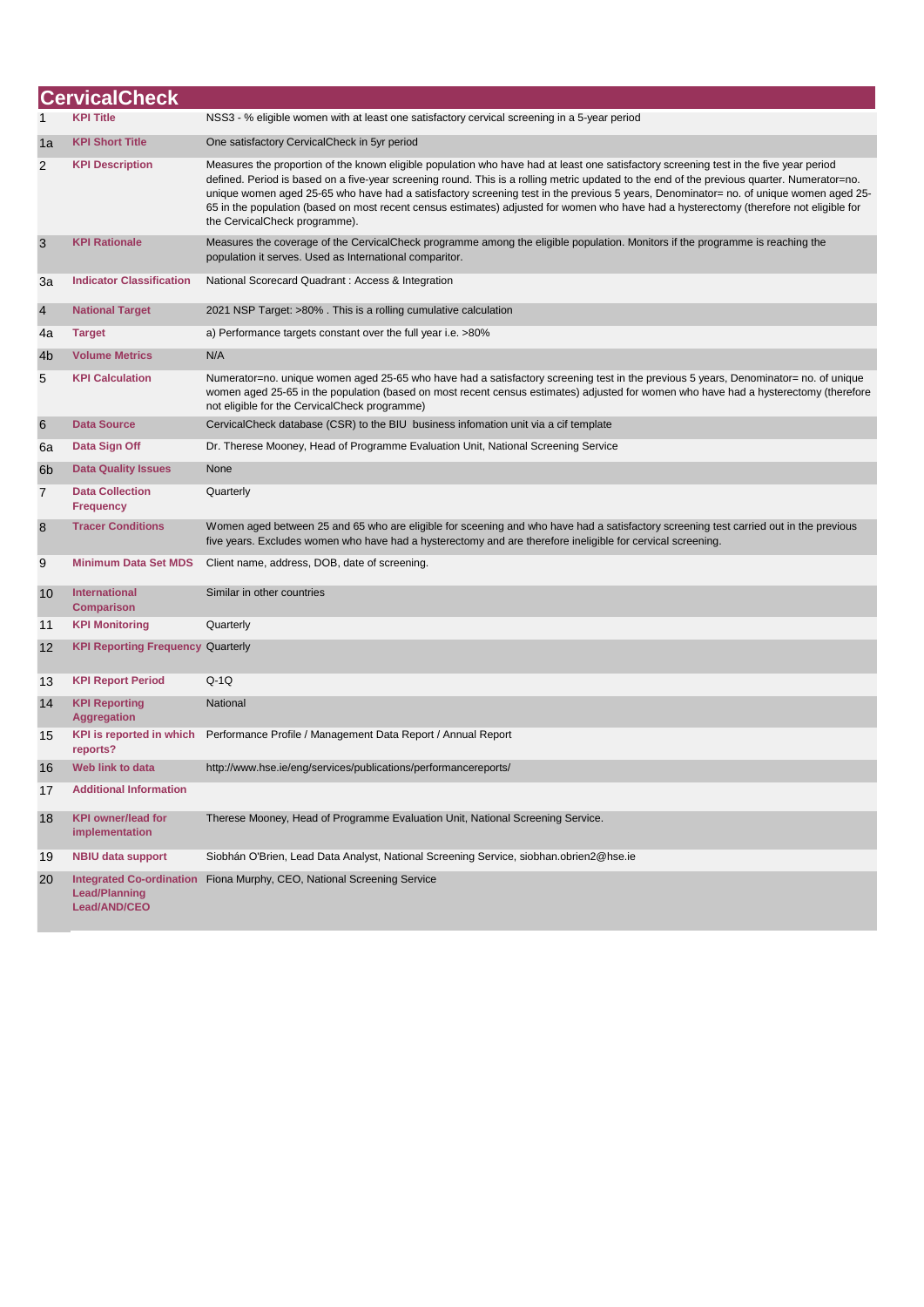|                | <b>CervicalCheck</b>                                             |                                                                                                                                                                      |
|----------------|------------------------------------------------------------------|----------------------------------------------------------------------------------------------------------------------------------------------------------------------|
|                | <b>KPI Title</b>                                                 | NSS2 - No. of unique women who have had one or more satisfactory cervical screening tests in a primary care setting.                                                 |
| 1a             | <b>KPI Short Title</b>                                           | Unique women one or more smear tests                                                                                                                                 |
| 2              | <b>KPI Description</b>                                           | Activity measurement; count of number of women who have had a satisfactory screening test in the reporting period i.e one that could be<br>analysed and reported on. |
| 3              | <b>KPI Rationale</b>                                             | Activity measurementBetter Health & Wellbeing                                                                                                                        |
| За             | <b>Indicator Classification</b>                                  | National Scorecard Quadrant: Access & Integration                                                                                                                    |
| $\overline{4}$ | <b>National Target</b>                                           | 2021 NSP Target: 280,000. This is a cumulative calculation                                                                                                           |
| 4a             | <b>Target</b>                                                    | Jan: 27,000, Feb: 26,000, Mar: 24,000, Apr: 24,000, May: 24,000, Jun: 22,000, Jul: 22,000, Aug: 22,000, Sep: 25,000, Oct: 24,000, Nov:<br>23,000, Dec: 17,000        |
| 4 <sub>b</sub> | <b>Volume Metrics</b>                                            |                                                                                                                                                                      |
| 5              | <b>KPI Calculation</b>                                           | Count of number of women who have had a satisfactory screening test in the reporting period i.e. one that could be analysed and reported<br>on.                      |
| 6              | <b>Data Source</b>                                               | CervicalCheck database (CSR) to the BIU business infomation unit via a cif template                                                                                  |
| 6а             | Data Sign Off                                                    | Dr. Therese Mooney, Head of Programme Evaluation Unit, National Screening Service                                                                                    |
| 6 <sub>b</sub> | <b>Data Quality Issues</b>                                       | None                                                                                                                                                                 |
| 7              | <b>Data Collection</b><br><b>Frequency</b>                       | Daily                                                                                                                                                                |
| 8              | <b>Tracer Conditions</b>                                         | Women aged between 25 and 65 who are eligible for sceening and who have had a satisfactory screening test carried out in a primary care<br>setting                   |
| 9              | <b>Minimum Data Set MDS</b>                                      | Client Name, Address, DOB                                                                                                                                            |
| 10             | International<br><b>Comparison</b>                               | Similar in other countries                                                                                                                                           |
| 11             | <b>KPI Monitoring</b>                                            | Monthly                                                                                                                                                              |
| 12             | <b>KPI Reporting Frequency Monthly</b>                           |                                                                                                                                                                      |
| 13             | <b>KPI Report Period</b>                                         | Current (e.g. daily data reported on that same day of activity, monthly data reported wihin the same month of activity)                                              |
| 14             | <b>KPI Reporting</b><br><b>Aggregation</b>                       | National                                                                                                                                                             |
| 15             | <b>KPI</b> is reported in which<br>reports?                      | Performance Profile, Management Data Report, Annual Report                                                                                                           |
| 16             | Web link to data                                                 | http://www.hse.ie/eng/services/publications/performancereports/                                                                                                      |
| 17             | <b>Additional Information</b>                                    | New KPI 2021 to account for HPV primary screening and associated extended age-range                                                                                  |
| 18             | <b>KPI owner/lead for</b><br>implementation                      | Therese Mooney, Head of Programme Evaluation Unit, National Screening Service.                                                                                       |
| 19             | <b>NBIU data support</b>                                         | Siobhán O'Brien, Lead Data Analyst, National Screening Service, siobhan.obrien2@hse.ie                                                                               |
| 20             | <b>Integrated Co-ordination</b><br>Lead/Planning<br>Lead/AND/CEO | Fiona Murphy, CEO, National Screening Service                                                                                                                        |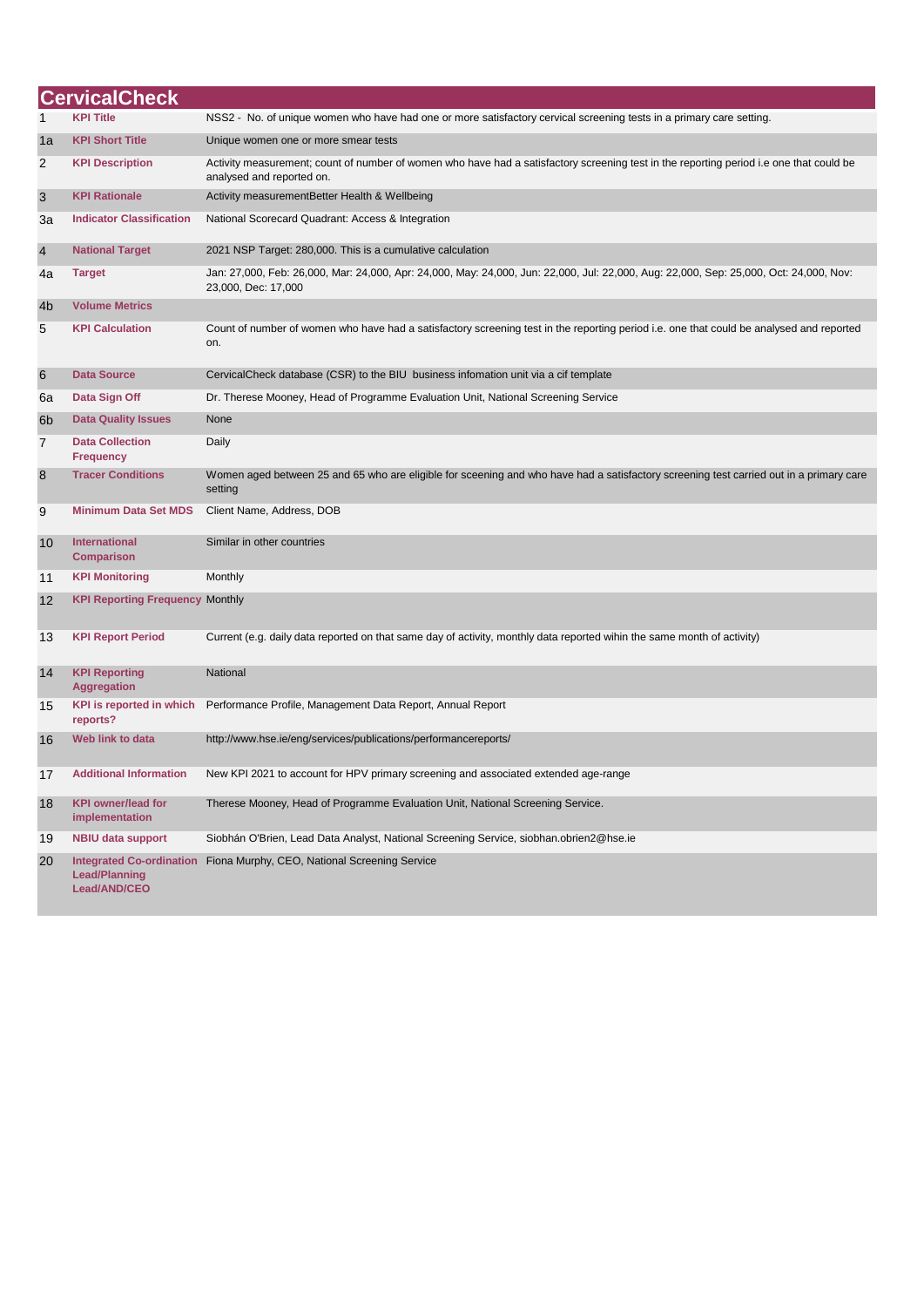|                | <b>CervicalCheck</b>                                                    |                                                                                                                                                                                                                                                                                                                                                                    |
|----------------|-------------------------------------------------------------------------|--------------------------------------------------------------------------------------------------------------------------------------------------------------------------------------------------------------------------------------------------------------------------------------------------------------------------------------------------------------------|
| 1              | <b>KPI Title</b>                                                        | NSS1 Average turnaround time (weeks)                                                                                                                                                                                                                                                                                                                               |
| 1a             | <b>KPI Short Title</b>                                                  | CervicalCheck Lab turnaround times (TATs)                                                                                                                                                                                                                                                                                                                          |
| 2              | <b>KPI Description</b>                                                  | Measures average time in weeks from receipt of sample at the laboratory to receipt of result to the Programme                                                                                                                                                                                                                                                      |
| 3              | <b>KPI Rationale</b>                                                    | To monitor compliance to CervicalCheck QA Guidelines and contract requirements on laboratory turnaround time.                                                                                                                                                                                                                                                      |
| За             | <b>Indicator Classification</b>                                         | National Scorecard Quadrant: Quality & Safety                                                                                                                                                                                                                                                                                                                      |
| $\overline{4}$ | <b>National Target</b>                                                  | 2021 NSP Target: 4 weeks. This is a Point in Time calculation                                                                                                                                                                                                                                                                                                      |
| 4a             | <b>Target</b>                                                           | 4 weeks                                                                                                                                                                                                                                                                                                                                                            |
| 4 <sub>b</sub> | <b>Volume Metrics</b>                                                   |                                                                                                                                                                                                                                                                                                                                                                    |
| 5              | <b>KPI Calculation</b>                                                  | Calculation involves a count of the number of results received by the Programme within the reporting month and a count of the number of<br>days that elapsed from receipt of each of these samples by the Laboratory to the results being received by the Programme. Business<br>Objects Reporting calculates the average time in weeks based on this information. |
| 6              | <b>Data Source</b>                                                      | From CSR Business Objects reports via template to BIU                                                                                                                                                                                                                                                                                                              |
| 6a             | Data Sign Off                                                           | Dr. Therese Mooney, Head of Programme Evaluation Unit, National Screening Service                                                                                                                                                                                                                                                                                  |
| 6 <sub>b</sub> | <b>Data Quality Issues</b>                                              | N//A                                                                                                                                                                                                                                                                                                                                                               |
| 7              | <b>Data Collection</b><br><b>Frequency</b>                              | Daily                                                                                                                                                                                                                                                                                                                                                              |
| 8              | <b>Tracer Conditions</b>                                                |                                                                                                                                                                                                                                                                                                                                                                    |
| 9              | <b>Minimum Data Set MDS</b>                                             | Date result received by CervicalCheck; Notification date of sample received at laboratory                                                                                                                                                                                                                                                                          |
| 10             | <b>International</b><br><b>Comparison</b>                               |                                                                                                                                                                                                                                                                                                                                                                    |
| 11             | <b>KPI Monitoring</b>                                                   | Weekly                                                                                                                                                                                                                                                                                                                                                             |
| 12             | <b>KPI Reporting Frequency Monthly</b>                                  |                                                                                                                                                                                                                                                                                                                                                                    |
| 13             | <b>KPI Report Period</b>                                                | Monthly                                                                                                                                                                                                                                                                                                                                                            |
| 14             | <b>KPI Reporting</b><br><b>Aggregation</b>                              | <b>National</b>                                                                                                                                                                                                                                                                                                                                                    |
| 15             | <b>KPI</b> is reported in which<br>reports?                             | National Service Plan / Management Data Report / Preliminary Report                                                                                                                                                                                                                                                                                                |
| 16             | Web link to data                                                        | http://www.hse.ie/eng/services/publications/performancereports/                                                                                                                                                                                                                                                                                                    |
| 17             | <b>Additional Information</b>                                           |                                                                                                                                                                                                                                                                                                                                                                    |
| 18             | <b>KPI owner/lead for</b><br>implementation                             | Therese Mooney, Head of Programme Evaluation Unit, National Screening Service.                                                                                                                                                                                                                                                                                     |
| 19             | <b>NBIU data support</b>                                                | Siobhán O'Brien, Lead Data Analyst, National Screening Service, siobhan.obrien2@hse.ie                                                                                                                                                                                                                                                                             |
| 20             | <b>Integrated Co-ordination</b><br><b>Lead/Planning</b><br>Lead/AND/CEO | Fiona Murphy, CEO, National Screening Service                                                                                                                                                                                                                                                                                                                      |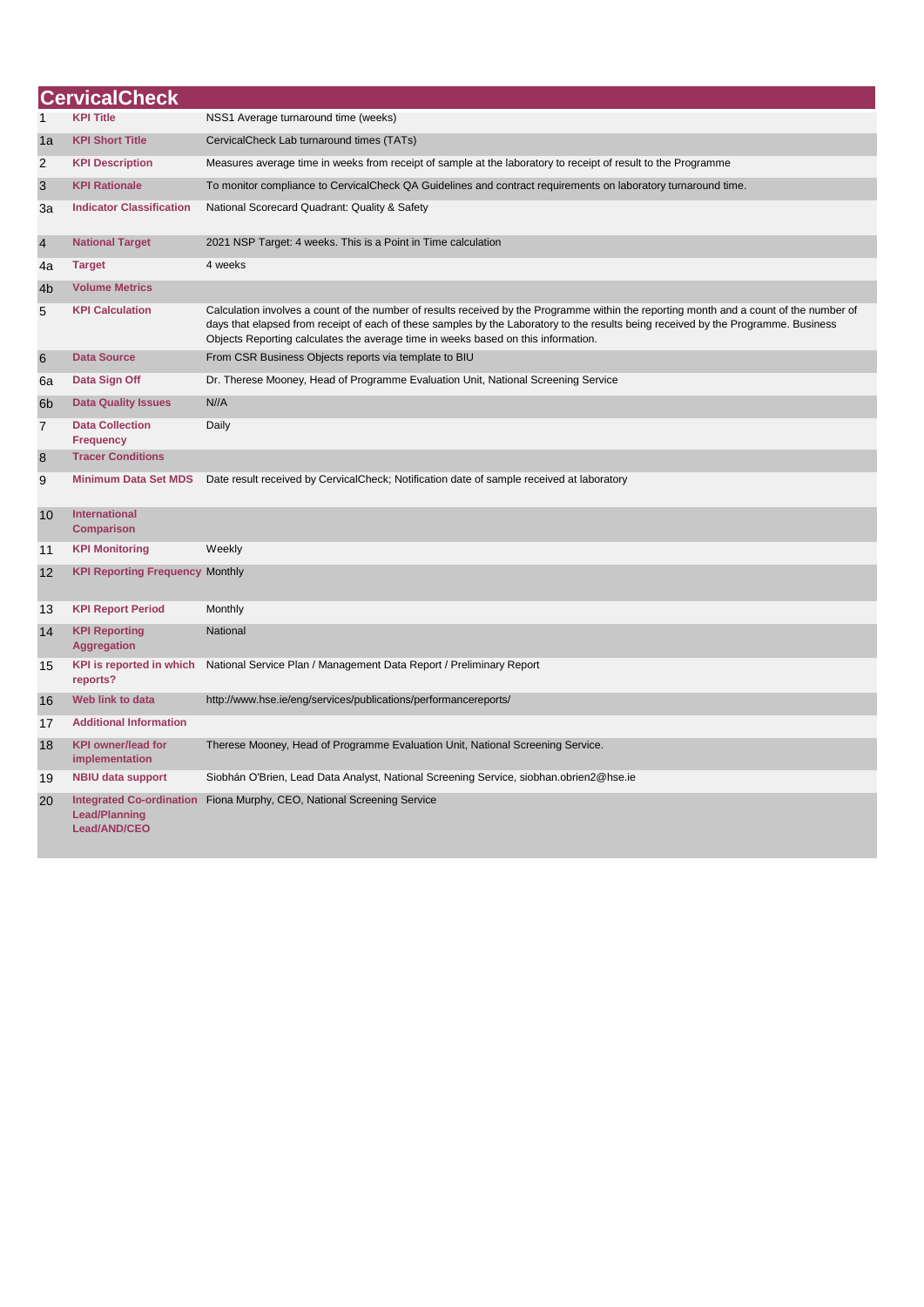|                | <b>BowelScreen</b>                          |                                                                                                                                                                                                                                                                                                                                                                                                                                    |
|----------------|---------------------------------------------|------------------------------------------------------------------------------------------------------------------------------------------------------------------------------------------------------------------------------------------------------------------------------------------------------------------------------------------------------------------------------------------------------------------------------------|
| $\mathbf{1}$   | <b>KPI Title</b>                            | HWB46-% of client uptake rate in the BowelScreen programme                                                                                                                                                                                                                                                                                                                                                                         |
| 1a             | <b>KPI Short Title</b>                      | <b>BowelScreen Uptake</b>                                                                                                                                                                                                                                                                                                                                                                                                          |
| 2              | <b>KPI Description</b>                      | A cohort measurement of the uptake of bowel cancer screening by eligible men and women whose date of first offered invitation in the current<br>screening round was within the reporting period. These clients are followed over time to allow adequate time for taking up their reminder invitation<br>in the round. Subject to change due to uptake on reminder invitation etc. Based on data from the first round of screening. |
| 3              | <b>KPI Rationale</b>                        | To maximise the uptake of bowel screening among the eligible population                                                                                                                                                                                                                                                                                                                                                            |
| 3a             | <b>Indicator Classification</b>             | National Scorecard Quadrant: Access & Integration                                                                                                                                                                                                                                                                                                                                                                                  |
| 4              | <b>National Target</b>                      | 2021 NSP Target: >45%. This is a cumulative calculation                                                                                                                                                                                                                                                                                                                                                                            |
| 4a             | <b>Target</b>                               | Performance Target constant over the full year, i.e., >45%                                                                                                                                                                                                                                                                                                                                                                         |
| 4b             | <b>Volume Metrics</b>                       |                                                                                                                                                                                                                                                                                                                                                                                                                                    |
| 5              | <b>KPI Calculation</b>                      | Numerator= No. of those clients who completed a satisfactory FIT test. Subject to change due to uptake on reminder invitation etc.<br>Denominator=clients whose date of first offered invitation to take part in BowelScreen in the current screening round was within the reporting<br>period.                                                                                                                                    |
| 6              | <b>Data Source</b>                          | BowelScreen Database (COR) to the NBIU Business Information Unit via a cif template                                                                                                                                                                                                                                                                                                                                                |
| 6а             | Data Sign Off                               | Dr. Therese Mooney, Head of Programme Evaluation Unit, National Screening Service                                                                                                                                                                                                                                                                                                                                                  |
| 6 <sub>b</sub> | <b>Data Quality Issues</b>                  | None                                                                                                                                                                                                                                                                                                                                                                                                                               |
| 7              | <b>Data Collection</b><br><b>Frequency</b>  | Daily                                                                                                                                                                                                                                                                                                                                                                                                                              |
| 8              | <b>Tracer Conditions</b>                    | Men and women aged between 60 and 69 who have been invited to take part in the BowelScreen programme.                                                                                                                                                                                                                                                                                                                              |
| 9              | <b>Minimum Data Set MDS</b>                 | Client name, address, sex, DOB, date of screening.                                                                                                                                                                                                                                                                                                                                                                                 |
| 10             | <b>International</b><br><b>Comparison</b>   | Similar in other countries                                                                                                                                                                                                                                                                                                                                                                                                         |
| 11             | <b>KPI Monitoring</b>                       | Quarterly                                                                                                                                                                                                                                                                                                                                                                                                                          |
| 12             | <b>KPI Reporting Frequency Quarterly</b>    |                                                                                                                                                                                                                                                                                                                                                                                                                                    |
| 13             | <b>KPI Report Period</b>                    | $Q-1Q$                                                                                                                                                                                                                                                                                                                                                                                                                             |
| 14             | <b>KPI Reporting</b><br><b>Aggregation</b>  | National                                                                                                                                                                                                                                                                                                                                                                                                                           |
| 15             | <b>KPI</b> is reported in which<br>reports? | Performance Profile / Management Data Report / Annual Report                                                                                                                                                                                                                                                                                                                                                                       |
| 16             | Web link to data                            | http://www.hse.ie/eng/services/publications/performancereports/                                                                                                                                                                                                                                                                                                                                                                    |
| 17             | <b>Additional Information</b>               |                                                                                                                                                                                                                                                                                                                                                                                                                                    |
| 18             | <b>KPI owner/lead for</b><br>implementation | Therese Mooney, Head of Programme Evaluation Unit, National Screening Service.                                                                                                                                                                                                                                                                                                                                                     |
| 19             | <b>NBIU data support</b>                    | Siobhán O'Brien, Lead Data Analyst, National Screening Service, siobhan.obrien2@hse.ie                                                                                                                                                                                                                                                                                                                                             |
| 20             | <b>Lead/Planning</b><br>Lead/AND/CEO        | Integrated Co-ordination Fiona Murphy, CEO, National Screening Service                                                                                                                                                                                                                                                                                                                                                             |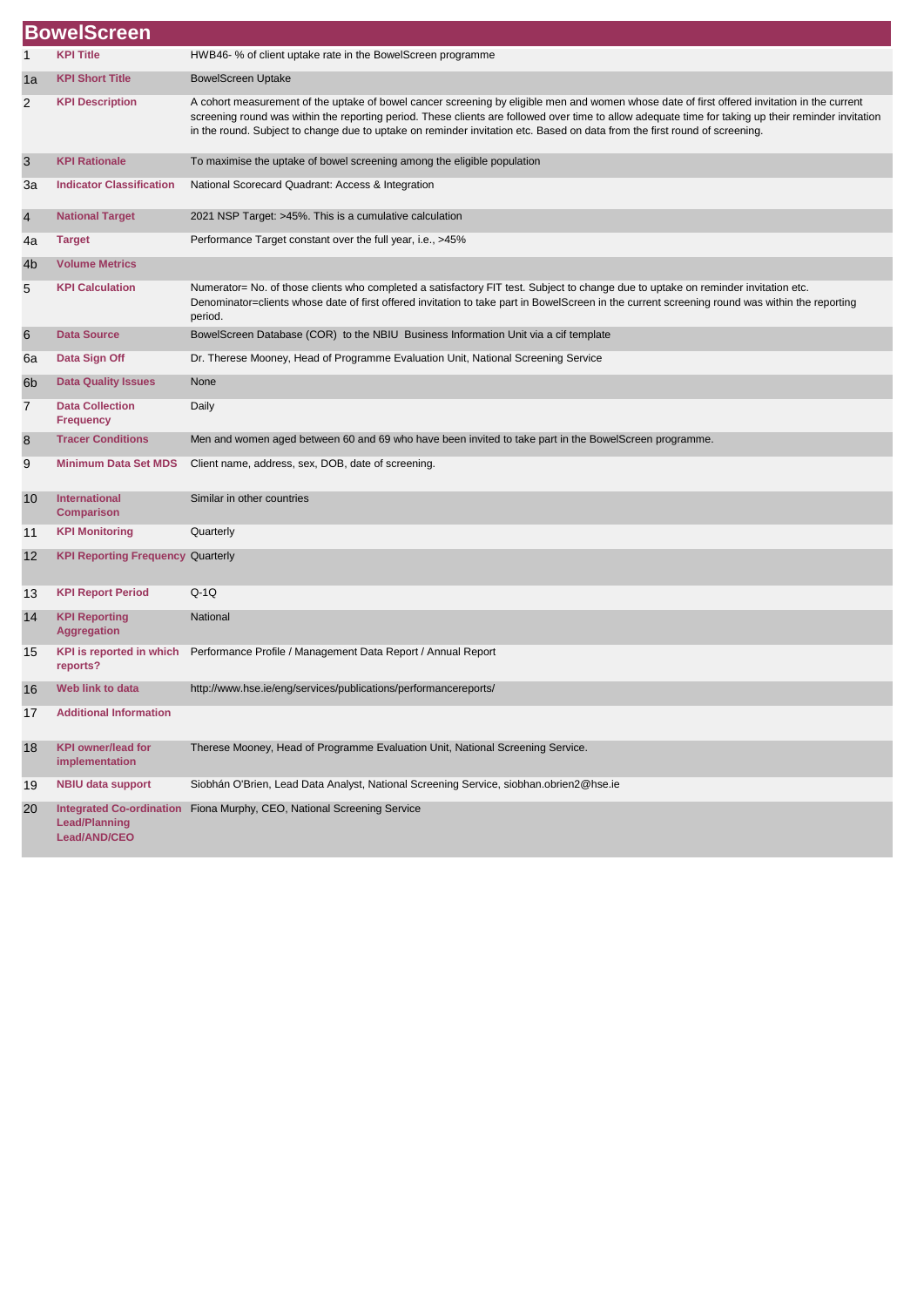|    | <b>BowelScreen</b>                                                      |                                                                                                                                                                                                                                                                                          |
|----|-------------------------------------------------------------------------|------------------------------------------------------------------------------------------------------------------------------------------------------------------------------------------------------------------------------------------------------------------------------------------|
| 1  | <b>KPI Title</b>                                                        | HWB82- No. of clients who have completed a satisfactory BowelScreen FIT test                                                                                                                                                                                                             |
| 1a | <b>KPI Short Title</b>                                                  | Satisfactory BowelScreen FIT test                                                                                                                                                                                                                                                        |
| 2  | <b>KPI Description</b>                                                  | No. of clients screened by the BowelScreen programme who have completed a satisfactory FIT test in the reporting period. (FIT= faecal<br>immunochemical test, which is a self-administered test carried out at home, satisfactory means that the kit was suitable for analysis)          |
| 3a | <b>Indicator Classification</b>                                         | National Scorecard Quadrant: Access & Integration                                                                                                                                                                                                                                        |
| 4  | <b>National Target</b>                                                  | 2021 NSP Target: 87,500*. This is a cumulative calculation<br>*NSP 2021 target revised as part of NSP Q1 2021 Review                                                                                                                                                                     |
| 4a | <b>Target</b>                                                           | Jan: 6,000, Feb: 7,500, Mar: 8,500, Apr: 8,500, May: 7,500, Jun: 6,000, Jul: 5,500, Aug: 5,000, Sep: 9,000, Oct: 9,000, Nov: 9,000, Dec: 6,000                                                                                                                                           |
| 4b | <b>Volume Metrics</b>                                                   |                                                                                                                                                                                                                                                                                          |
| 5  | <b>KPI Calculation</b>                                                  | Count of no. of clients screened by the BowelScreen programme who have completed a satisfactory FIT test in the reporting period. (FIT= faecal<br>immunochemical test, which is a self-administered test carried out at home, satisfactory means that the kit was suitable for analysis) |
| 6  | <b>Data Source</b>                                                      | BowelScreen Database (COR) to the BIU business infomation unit via a cif template                                                                                                                                                                                                        |
| 6a | Data Sign Off                                                           | Dr. Therese Mooney, Head of Programme Evaluation Unit, National Screening Service                                                                                                                                                                                                        |
| 6b | <b>Data Quality Issues</b>                                              | None                                                                                                                                                                                                                                                                                     |
| 7  | <b>Data Collection</b><br><b>Frequency</b>                              | Daily                                                                                                                                                                                                                                                                                    |
| 8  | <b>Tracer Conditions</b>                                                | Men and women aged between 60 and 69 who have been invited to take part in the BowelScreen programme                                                                                                                                                                                     |
| 9  | <b>Minimum Data Set MDS</b>                                             | Client Name, Address, Sex, DOB, date of screening                                                                                                                                                                                                                                        |
| 10 | International<br><b>Comparison</b>                                      | Similar in other countries                                                                                                                                                                                                                                                               |
| 11 | <b>KPI Monitoring</b>                                                   | Monthly                                                                                                                                                                                                                                                                                  |
| 12 | <b>KPI Reporting Frequency Monthly</b>                                  |                                                                                                                                                                                                                                                                                          |
| 13 | <b>KPI Report Period</b>                                                | Current (e.g. daily data reported on that same day of activity, monthly data reported wihin the same month of activity)                                                                                                                                                                  |
| 14 | <b>KPI Reporting</b><br><b>Aggregation</b>                              | <b>National</b>                                                                                                                                                                                                                                                                          |
| 15 | <b>KPI</b> is reported in which<br>reports?                             | Performance Profile / Management Data Report / Annual Report                                                                                                                                                                                                                             |
| 16 | Web link to data                                                        | http://www.hse.ie/eng/services/publications/performancereports/                                                                                                                                                                                                                          |
| 17 | <b>Additional Information</b>                                           |                                                                                                                                                                                                                                                                                          |
| 18 | <b>KPI</b> owner/lead for<br>implementation                             | Therese Mooney, Head of Programme Evaluation Unit, National Screening Service.                                                                                                                                                                                                           |
| 19 | <b>NBIU data support</b>                                                | Siobhán O'Brien, Lead Data Analyst, National Screening Service, siobhan.obrien2@hse.ie                                                                                                                                                                                                   |
| 20 | <b>Integrated Co-ordination</b><br><b>Lead/Planning</b><br>Lead/AND/CEO | Fiona Murphy, CEO, National Screening Service                                                                                                                                                                                                                                            |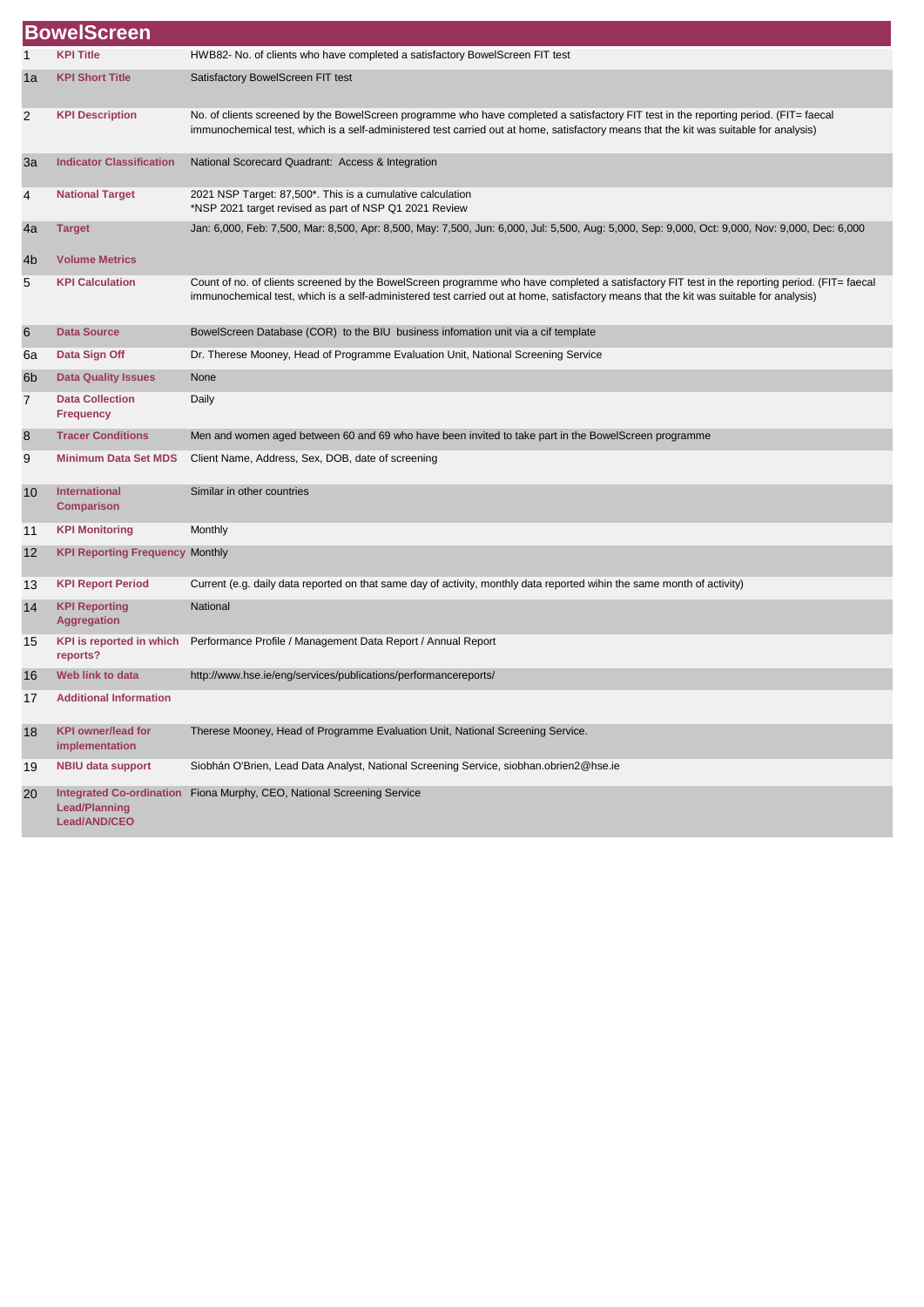|                | <b>Diabetic Retina Screen</b>               |                                                                                                                                                                                                                                                                                                                                           |
|----------------|---------------------------------------------|-------------------------------------------------------------------------------------------------------------------------------------------------------------------------------------------------------------------------------------------------------------------------------------------------------------------------------------------|
| 1              | <b>KPI Title</b>                            | HWB23- No. of Diabetic RetinaScreen clients screened with final grading result                                                                                                                                                                                                                                                            |
| 1a             | <b>KPI Short Title</b>                      | Diabetic RetinaScreen clients screened                                                                                                                                                                                                                                                                                                    |
| 2              | <b>KPI Description</b>                      | An activity measurement of the number of eligible men, women and children over 12 years who were screened for diabetic<br>retinopathy within the reporting period. Clients are considerd to be screened when a final grading result is received by the<br>programme. This number includes clients who had a slit-lamp test (if required). |
| 3              | <b>KPI Rationale</b>                        | Activity measurement: Better Health & Wellbeing                                                                                                                                                                                                                                                                                           |
| За             | <b>Indicator Classification</b>             | National Scorecard Quadrant: Access & Integration                                                                                                                                                                                                                                                                                         |
| 4              | <b>National Target</b>                      | 2021 NSP Target: 90,000*. This is a cumulative calculation<br>*NSP 2021 target revised as part of NSP Q1 2021 Review                                                                                                                                                                                                                      |
| 4a             | <b>Target</b>                               | Jan: 8,350, Feb: 8,150, Mar: 8,850, Apr: 8,550, May: 6,500, Jun: 5,500, Jul: 7,500, Aug: 6,950, Sep: 7,000, Oct: 7,500, Nov:<br>8,000, Dec: 7,150                                                                                                                                                                                         |
| 4b             | <b>Volume Metrics</b>                       |                                                                                                                                                                                                                                                                                                                                           |
| 5              | <b>KPI Calculation</b>                      | Count of the number of eligible men, women and children aged over 12 years who were screened for diabhetic retinopathy<br>within the reporting period. Clients are considerd to be screened when a final grading result is received by the programme.<br>This number includes clients who had a slit-lamp test (if required).             |
| 6              | <b>Data Source</b>                          | DiabeticRetinaScreen Database (DRS) to the BIU business infomation unit via a cif template                                                                                                                                                                                                                                                |
| 6а             | Data Sign Off                               | Dr. Therese Mooney, Head of Programme Evaluation Unit, National Screening Service                                                                                                                                                                                                                                                         |
| 6 <sub>b</sub> | <b>Data Quality Issues</b>                  | None                                                                                                                                                                                                                                                                                                                                      |
| 7              | <b>Data Collection</b><br><b>Frequency</b>  | Daily                                                                                                                                                                                                                                                                                                                                     |
| 8              | <b>Tracer Conditions</b>                    | Men and women and children aged over 12 years who have been diagnosed with diabetes and who have been screened as<br>part of the DiabeticRetinaScreen programme.                                                                                                                                                                          |
| 9              | <b>Minimum Data Set MDS</b>                 | Client name, address, sex, DOB, date of screening.                                                                                                                                                                                                                                                                                        |
| 10             | <b>International</b><br><b>Comparison</b>   | Similar in other countries                                                                                                                                                                                                                                                                                                                |
| 11             | <b>KPI Monitoring</b>                       | Monthly                                                                                                                                                                                                                                                                                                                                   |
| 12             | <b>KPI Reporting Frequency Monthly</b>      |                                                                                                                                                                                                                                                                                                                                           |
| 13             | <b>KPI Report Period</b>                    | Current (e.g. daily data reported on that same day of activity, monthly data reported wihin the same month of activity)                                                                                                                                                                                                                   |
| 14             | <b>KPI Reporting</b><br><b>Aggregation</b>  | National                                                                                                                                                                                                                                                                                                                                  |
| 15             | reports?                                    | KPI is reported in which Performance Profile / Management Data Report / Annual Report                                                                                                                                                                                                                                                     |
| 16             | Web link to data                            | http://www.hse.ie/eng/services/publications/performancereports/                                                                                                                                                                                                                                                                           |
|                | 17 Additional Information                   |                                                                                                                                                                                                                                                                                                                                           |
| 18             | <b>KPI owner/lead for</b><br>implementation | Therese Mooney, Head of Programme Evaluation Unit, National Screening Service.                                                                                                                                                                                                                                                            |
| 19             | <b>NBIU data support</b>                    | Siobhán O'Brien, Lead Data Analyst, National Screening Service, siobhan.obrien2@hse.ie                                                                                                                                                                                                                                                    |
| 20             | Lead/Planning<br>Lead/AND/CEO               | Integrated Co-ordination Fiona Murphy, CEO, National Screening Service                                                                                                                                                                                                                                                                    |